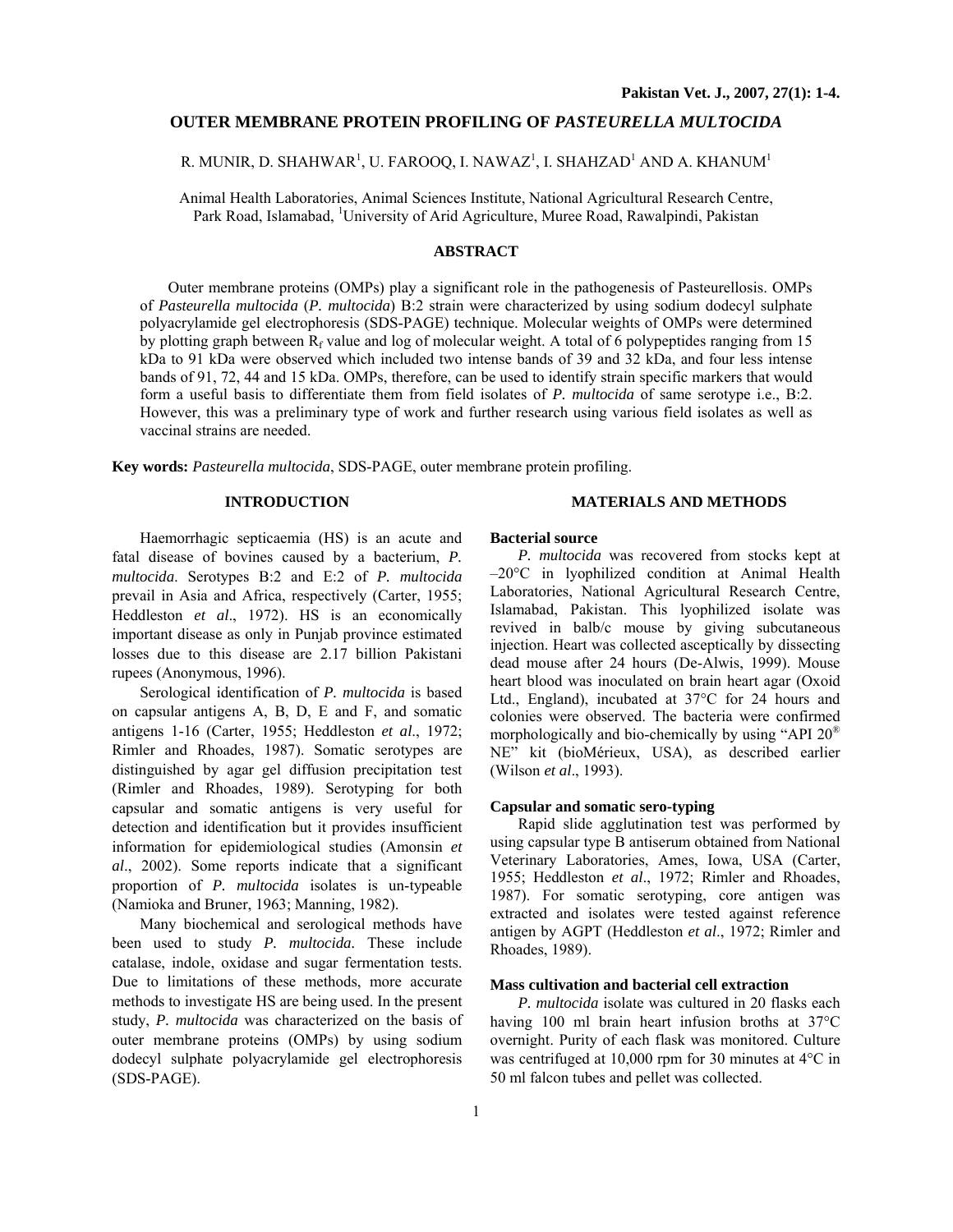# **Bacterial cells washing and cells disruption**

Pellet was suspended in 10 ml normal saline and kept overnight at 4°C. Suspension was centrifuged at 10,000 rpm for 20 minute at 4°C and supernatant was discarded. Procedure was repeated twice and finally the pellet was suspended in 4 ml of 10 mM of Nَ-(2 hydroxyethyl) piprazine- N-2 ethane sulfonic acid (HEPES) buffer (pH 7.4) and bacterial cells were disrupted in a sonicator (Branson Sonifier 450) for 2 minutes (30 seconds for 4 times), centrifuged at 1700g for 20 minutes at  $4^{\circ}$ C and approximately 3 ml supernatant was collected (Srivastava, 1998).

# **Preparation of OMP enriched fraction and protein estimation**

The supernatant obtained was ultra-centrifuged at 100,000g for one hour at  $4^{\circ}$ C, the pellet was collected and was re-suspended in 2 ml of 2% sodium lauryl sarcosinate detergent in 10 mM HEPES buffer (pH 7.4). It was incubated at 22°C for an hour and was ultracentrifuged at 100,000g for one hour. Pellet was dissolved in 5 ml distilled water after washing twice with distilled water. OMPs were determined by Lowry's method (Barta, 1993). Dilutions of bovine serum albumin (BSA) from 0.1 to 0.5 mg/ml were made along with the 1:5 and 1:10 dilutions of the OMPs. Optical density of standards (BSA), pure OMP and its dilutions was taken at 750 nm wave length in spectrophotometer. A standard graph was plotted between BSA concentrations and corresponding optical density valves. Protein concentrations of OMPs were estimated from this standard graph.

# **SDS-PAGE of outer membrane proteins**

An amount of 20 µl of sample buffer was mixed with 10 µl of OMPs and boiled for 5 minutes (Pal *et al.*, 2002). OMPs were analyzed using 5% stacking gel and 15% separating gel. The protein concentration in sample was adjusted at  $15-20 \mu g/\mu l$  and an amount of 15 µl sample was mixed with 1 µl of bromophenol blue and loaded in gel. Molecular weight markers were also loaded in two wells and electrophoresis was performed by applying 30 mA constant current and 200 V for 45 minutes. Separating gel was placed in staining solution overnight. Next day staining solution was replaced with de-staining solution and left for 5-6 hours at constant shaking. Gel was rinsed with distilled water and photographed in white light.

Both low and high molecular weight markers were used to compare with proteins and assess their molecular weights. A graph was plotted between  $R_f$ value and log of molecular weight to determine approximate molecular weight of proteins.

# **RESULTS AND DISCUSSION**

Morphologically *P. multocida* isolate was a Gram negative coccobacilli. The API 20®NE kit value was 3000 004 and in analytical profile index it corresponded to *P. multocida* with 93% identification. API 20®NE identification system is an effective and rapid method of biochemical characterization of isolates. The only disadvantage is lack of consistency among percentage of identification e.g., 100% identification was found for *P. multocida* sub-species *septica* (Boerlin *et al*., 2000) and 96.9% for *P. pneumotropica* (Frebourg *et al*., 2002) by using API 20®NE system. Basis of variation is difference in serotypes. Metabolic activity in isolates of similar sero-groups may differ and cause variation in identification. In addition, API systems give different identification percentages even for the same organism (Quinn *et al*., 1994). Isolate was typed for capsular antigen by rapid slide agglutination test and it showed agglutination against serotype B.

### **OMP profiling of** *P. multocida*

A total of six polypeptides ranging from 15 kDa to 91 kDa were obtained having two intense bands of molecular weight of 39 and 32 kDa, and four less intense bands of molecular weights 91, 72, 44 and 15 kDa (Fig. 1). The approximate molecular weight from log of molecular weight and  $R_f$  value are given in Table 1.

| Table1: Approximate molecular weights of protein |  |  |
|--------------------------------------------------|--|--|
|                                                  |  |  |

| <b>Band</b><br>distance<br>(cm) | $\mathbf{R}_{\mathrm{f}}$ | Log of Mol. wt<br>(from graph) | Mol. Wt.<br>$\left($ approx. $\right)$<br>(Dalton) |  |  |
|---------------------------------|---------------------------|--------------------------------|----------------------------------------------------|--|--|
| 1.2                             | 0.150                     | 1.96                           | 91000                                              |  |  |
| 1.8                             | 0.225                     | 1.86                           | 72000                                              |  |  |
| 3.1                             | 0.380                     | 1.65                           | 44000                                              |  |  |
| 4.8                             | 0.600                     | 1.59                           | 39000                                              |  |  |
| 5.3                             | 0.660                     | 1.51                           | 32000                                              |  |  |
| 6.6                             | 0.825                     | 1.18                           | 15000                                              |  |  |
| 11 $1$ $1$<br><b>DOM:</b>       |                           |                                |                                                    |  |  |

Distance covered by solvent front  $= 8 \text{ cm}$ 

Pati *et al.* (1996) extracted and characterized OMPs from *P. multocida* B:2 reporting 10 major polypeptide bands of molecular weights ranging from 88 to 25kDa. In our study, six major polypeptide bands of molecular weights 15 to 91 kDa were observed.

Pal *et al.* (2002) reported that OMPs are generally porins, functioning as molecular sieves assisting in the trans-membrane transportation. Heat modifiable characteristics of OMPs from *P. multocida* B:2 were explored to know their basic characteristics under temperature rise. A major band of 32 kDa and two minor bands of approximately 39 and 28 kDa were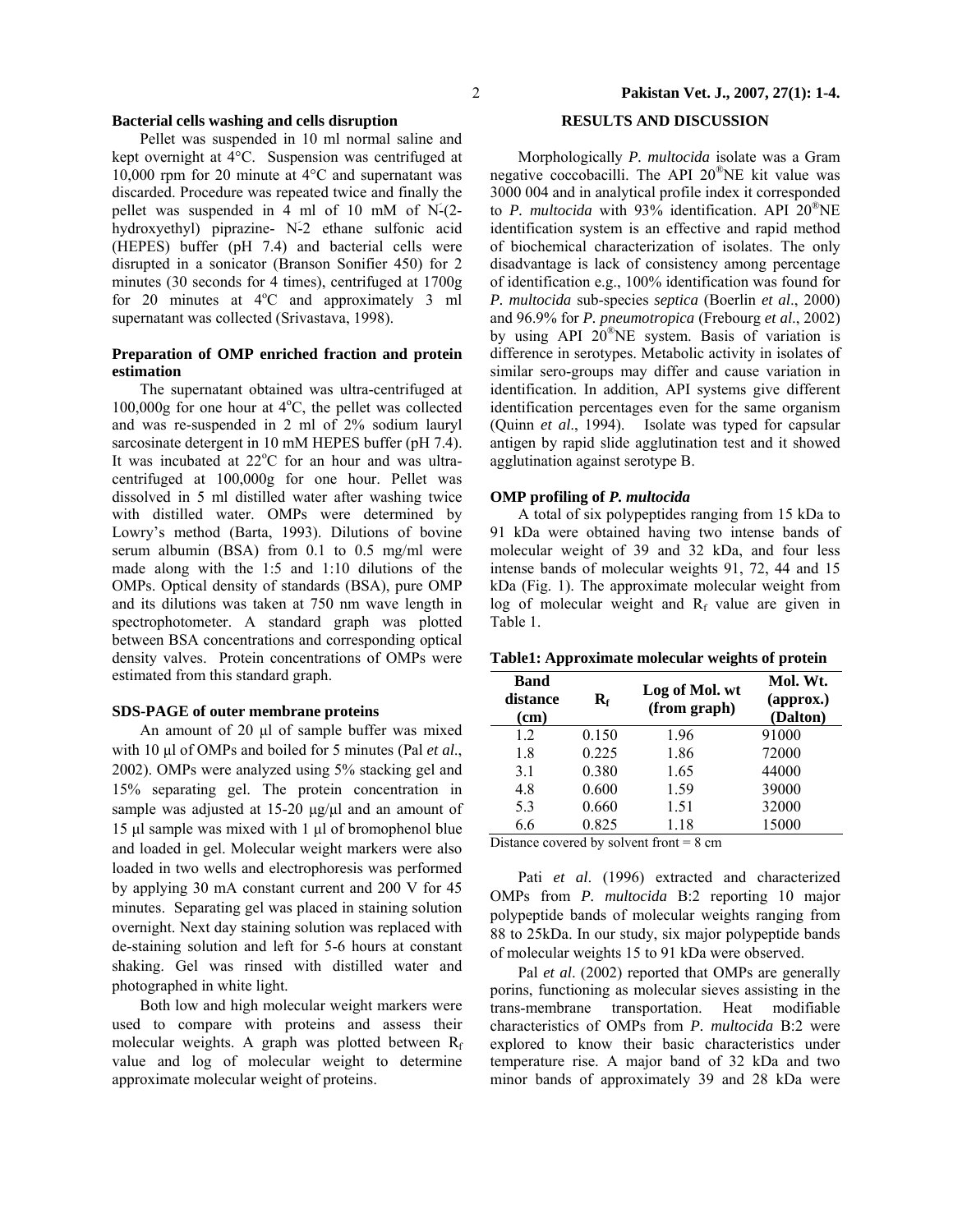



found heat modifiable. This suggests that boiling at 100°C in the presence of β-mercaptoethanol for 5 minutes is sufficient for characterization of OMPs by SDS-PAGE.

Tomer *et al*. (2002) extracted OMPs from six field isolates of *P. multocida* B:2 and a vaccinal strain (P-52) by sarcosyl method and characterized by SDS-PAGE. They recorded about 20 polypeptide bands ranging from 16 to 90kDa in field isolates. The profile of field isolates showed minor differences when compared with the vaccinal strain. The OMP of 33kDa was only expressed in vaccinal strain. Four field isolates expressed an OMP of 39kDa which did not appear in the profile of remaining two field isolates and vaccinal strain P-52. Similarly, an OMP of 25kDa was exclusively seen in the profile of single isolate.

The protective potential of purified lipopolysaccharides is due to its associated proteins which are outer membrane in origin (Kennett *et al*., 1992). Previous studies have focused on the capsular and lipopolysaccharides of *P. multocida*, however, little is known about OMPs of organism (Maheswaran *et al*., 1973; Ganfield *et al*., 1976). Analysis of OMPs of several other Gram negative pathogens has resulted in the identification of proteins that have been useful epidemiological and virulence markers (Granoff *et al*., 1982). OMPs, therefore, can be used to identify strain specific markers that would form a useful basis to differentiate them from field isolates of *P. multocida* of same serotype i.e., B:2 . However, this was a preliminary type of work and further research using various field isolates as well as vaccinal strains are needed.

#### **REFERENCES**

Amonsin, A., J. F. Wellehan, L. L. Li, J. Laber and V. Kapur, 2002. DNA finger printing of *P. multocida* recovered from avian source. J. Clin. Microbiol., 40(8): 3025-3031.